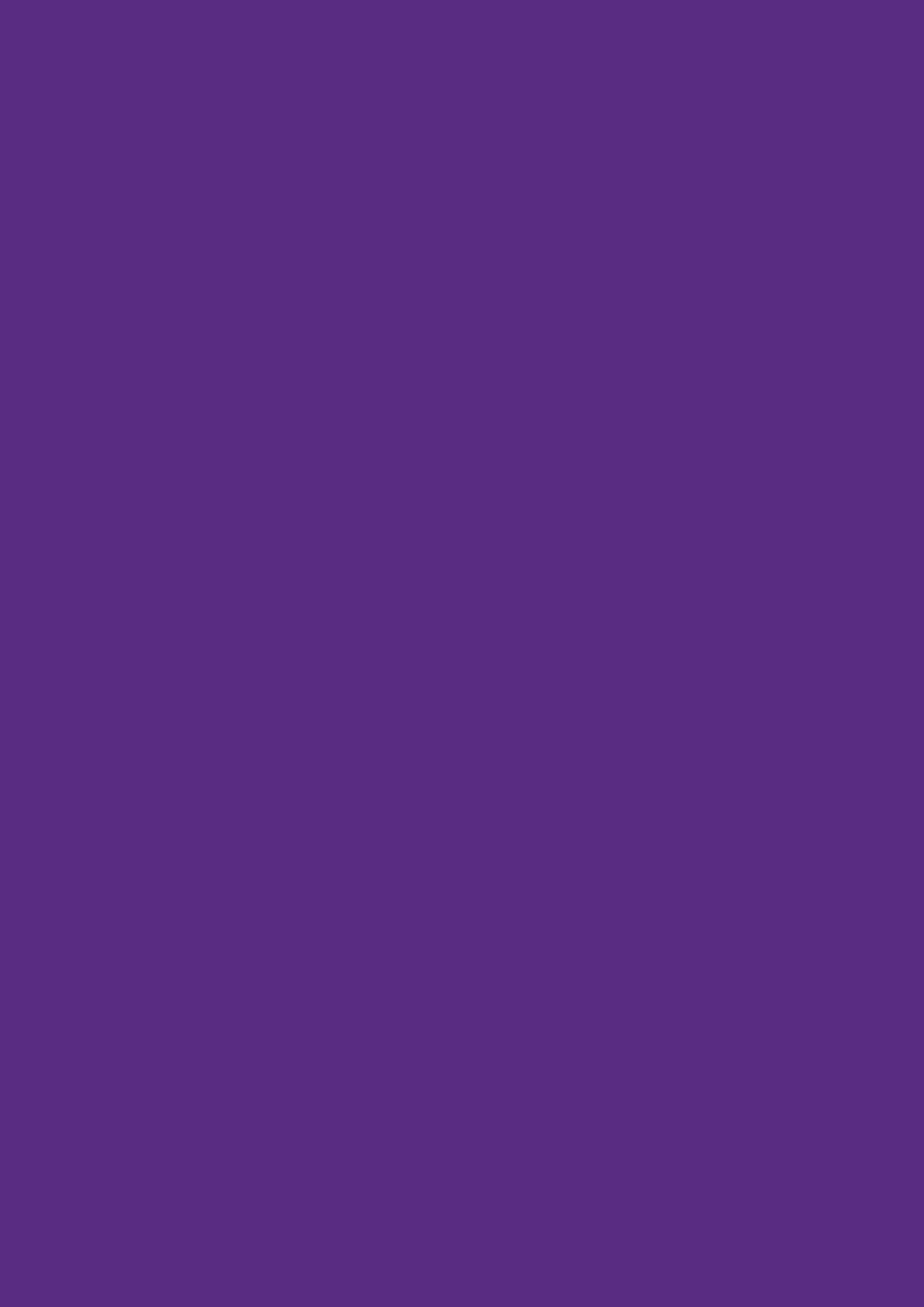# **Introduction**

The **Charities Regulator** in **Ireland** launched their **Charities Governance Code** ('the Code') in November 2018. It takes effect on 1 January 2020, with all charities required to comply from that date. From 2021, charities registered with the Regulator will be required to report their compliance annually as part of their Annual Return.

There were 10,305 charities registered with the Regulator at 31 August 2019. In the year to 31 December 2018, 686 individual concerns were raised with the Regulator in respect of 423 organisations. Of these, around 83% were in respect of 'governance issues', 'legitimacy of a charity' and 'financial control and transparency'.

Governance ensures that basic processes and controls are in place which will ensure transparency and accountability within a charity, and will assist charity trustees in carrying out their statutory, regulatory and fiduciary duties. While rules, processes and policies are key in ensuring that the charity performs well and complies with legal requirements, good governance will only succeed if it is truly embedded in the culture and the fundamental structure of each organisation, with the trustees leading by example. This will go towards restoring public trust and confidence in the charities sector as a whole.

Given the diversity and range of entities within the sector, a one-size-fits-all model is not appropriate in the context of the scale and scope of Irish charities. However, it is clear that good governance ensures that charity trustees can carry out their statutory duties, which include, but are not limited to:

- ensuring that the charity is carrying out its charitable purposes for the public benefit;
- acting in the best interests of the charity;
- managing the assets of the charity;
- ensuring the charity keeps proper books of account; and
- acting with reasonable skill and care.

In addition to the publication of the Code, the Regulator has published the draft **Charities (Accounting and Reporting) Regulations 2016**; these regulations seek to enhance the accounting and reporting requirements for charities. At date of writing, these regulations have not yet been enacted. Further details can be found in our publication, '**An Introduction to the Charities SORP**', available from our website.

The introduction of these accounting, governance and reporting regulations will increase transparency, incentivise best governance practice and enable charities to evidence this to the Charities Regulator, donors, beneficiaries and ultimately assist with the restoration of public trust in the sector.

In Northern Ireland, there are currently over 6,100 charities registered with the **Charity Commission for Northern Ireland**. Such charities are not currently required to comply with any charity governance code; however, they may wish to consider applying some or all of the Regulator's Code as best practice.

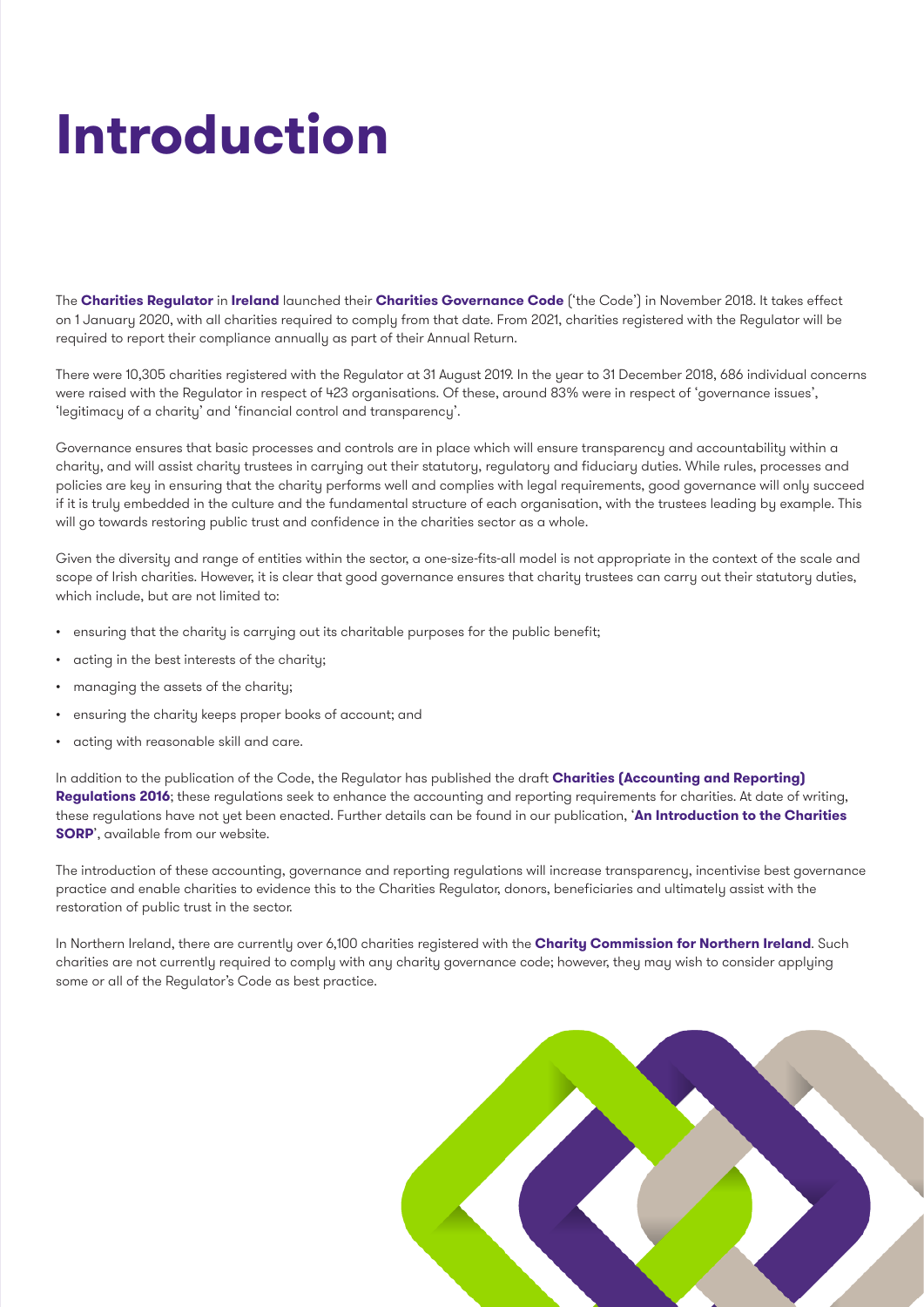

# **Contents of the Charities Governance Code**

The Code outlines six principles of charity governance, which are considered here. All charities are expected to meet the core standards outlined in the Code, unless a particular standard doesn't apply to a particular charity.

Alongside each core standard are additional standards, which are applicable to more complex charities. Each charity should decide for itself whether it should meet the requirements in the additional standard. Consideration should be given to factors such as level of charitable income, number of employees or complexity of operations.

All charities registered with the Regulator will be required to apply these principles from 1 January 2020, and report on their compliance from 2021.

A full copy of the Code can be found on the Regulator's website.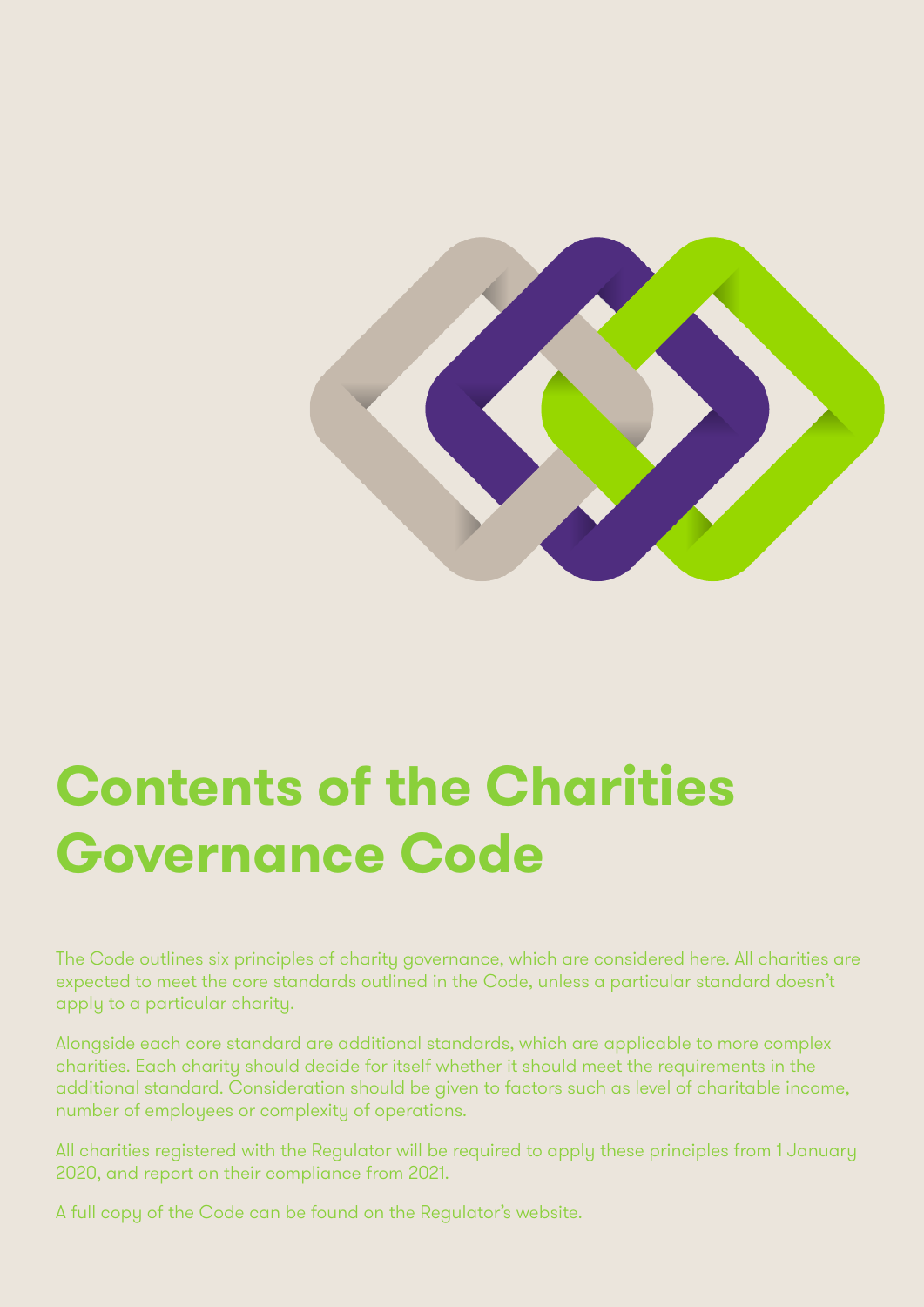The **Charities Act 2009** requires that every charity must have a charitable purpose, to be one or more of the following: A charities Act 2009 requires that every charity must have a charitable purpose, to be one or more of the formulation or relief of poverty or economic hardship;<br>
a) the prevention or relief of poverty or economic hardship;

- a) the prevention or relief of poverty or economic hardship;
- b) the advancement of education;
- c) the advancement of religion; or
- d) any other purpose that is of benefit to the community. (**Charities Act 2009, s3**)

|  |  | Be clear about the purpose of your charity and be able to explain it in simple terms to anyone who asks. |
|--|--|----------------------------------------------------------------------------------------------------------|
|  |  |                                                                                                          |

Consider whether or not any private benefit arises. If a private benefit arises, consider if it is reasonable, necessary and ancillary to the public benefit that your charity provides.

Agree an achievable plan for at least the next year that sets out what you will do to advance your purpose.

Make sure your charity has the resources it needs to do the activities you plan. If it doesn't have the resources, you need to show a plan for getting those resources. 1.4

From time to time, review what you are doing to make sure you are still:

- acting in line with your charity's purpose; and
- providing public benefit.

| 1.6 <sub>1</sub> | Develop your charity's strategic plan and associated operational plans.                                                                                          |
|------------------|------------------------------------------------------------------------------------------------------------------------------------------------------------------|
| 1.7 <sub>z</sub> | Make sure there is an appropriate system in place to:<br>• monitor progress against your plans; and<br>• evaluate the effectiveness of the work of your charity. |
| $1.8$ ,          | From time to time, consider the advantages and disadvantages of working in partnership with other charities,<br>including merging or dissolving (winding up).    |
|                  |                                                                                                                                                                  |



It is a requirement of the **Charities Act 2009** for trustees to act in the best interests of the charity. This means trustees must:

- Be independent; and
- Not act in their own personal interest or in the interests of other individuals or bodies.

There are no additional standards for this principle.

| 2.1 | Agree the basic values that matter to your charity and publicise these, so that everyone involved understands the way<br>things should be done and how everyone is expected to behave.                                                                                                                                         |
|-----|--------------------------------------------------------------------------------------------------------------------------------------------------------------------------------------------------------------------------------------------------------------------------------------------------------------------------------|
|     |                                                                                                                                                                                                                                                                                                                                |
| 2.2 | Decide how you will deal with conflicts of interests and conflicts of loyalties. You should also decide how you will<br>adhere to the Charities Regulator's guidelines on this topic.                                                                                                                                          |
|     |                                                                                                                                                                                                                                                                                                                                |
| 2.3 | Have a code of conduct for your board that is signed by all charity trustees. It must<br>gifts and hospitality; and<br>٠<br>out-of-pocket expenses.<br>make clear the standard of behaviour expected from charity trustees. This includes<br>٠<br>things like maintaining board confidentiality and what to do in relation to: |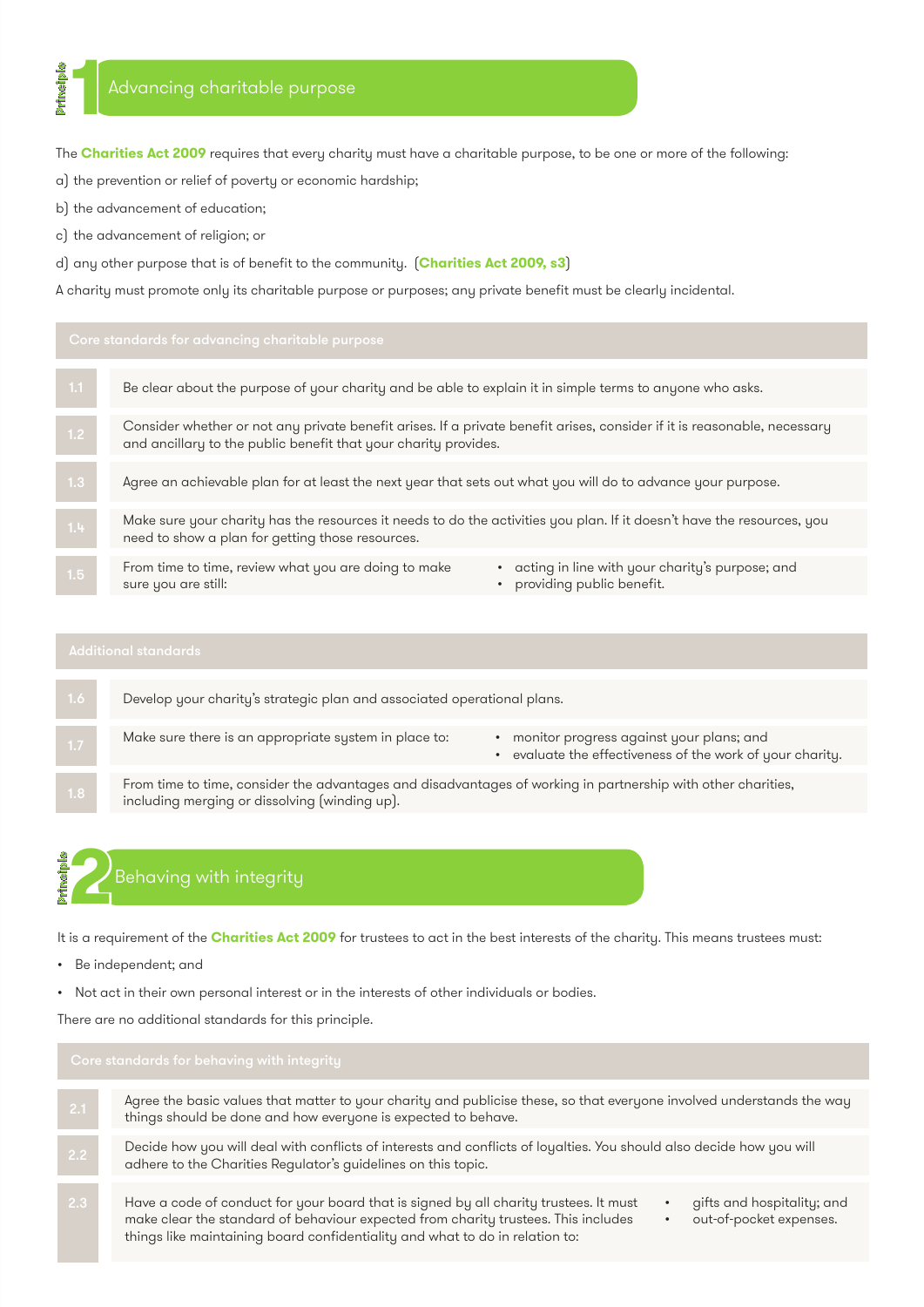

| rineipi      | <b>Leading people</b>                                                                                                                                                                                                                                     |
|--------------|-----------------------------------------------------------------------------------------------------------------------------------------------------------------------------------------------------------------------------------------------------------|
| them.        | A charity's most valuable resources are its people, whether employees or volunteers, and each charity has a duty of care towards                                                                                                                          |
|              | As employers, charities should also ensure they are meeting their other legal requirements with respect to their employees.                                                                                                                               |
|              | Core standards for advancing charitable purpose                                                                                                                                                                                                           |
| 3.1          | Be clear about the roles of everyone working in and for your charity, both on a voluntary and paid basis.                                                                                                                                                 |
| 3.2          | Make sure there are arrangements in place for the effective involvement of any volunteers, including what to do if any<br>problems arise.                                                                                                                 |
| 3.3          | Make sure there are arrangements in place<br>recruitment;<br>that comply with employment legislation for<br>training and development;<br>all paid staff including:<br>support, supervision and appraisal; and<br>remuneration and dismissal.<br>$\bullet$ |
| 3.4          | Agree operational policies where necessary, to guide the actions of everyone involved in your charity.                                                                                                                                                    |
|              | <b>Additional standards</b>                                                                                                                                                                                                                               |
| 3.5          | Make sure to document the roles, legal duties<br>individual charity trustees and the board as a whole;<br>any sub-committees or working groups; and<br>and delegated responsibility for decision-<br>the conditions under which they exit.<br>making of:  |
| 3.6          | recruited, supported and supervised while within your charity; and<br>Make sure that there are written procedures<br>in place which set out how volunteers are:<br>the conditions under which they exit.<br>$\bullet$                                     |
|              | Decide how you will develop operational policy in your charity. You also need to decide how your charity trustees will<br>make sure that the policy is put in place and kept up to date.                                                                  |
| <b>Delpi</b> | Exercising control                                                                                                                                                                                                                                        |

| 3.5 | individual charity trustees and the board as a whole;<br>Make sure to document the roles, legal duties<br>$\bullet$<br>and delegated responsibility for decision-<br>any sub-committees or working groups; and<br>the conditions under which they exit.<br>making of:<br>$\bullet$ |  |
|-----|------------------------------------------------------------------------------------------------------------------------------------------------------------------------------------------------------------------------------------------------------------------------------------|--|
| 3.6 | recruited, supported and supervised while within your charity; and<br>Make sure that there are written procedures<br>$\bullet$<br>the conditions under which they exit.<br>in place which set out how volunteers are:<br>$\bullet$                                                 |  |
| 3.7 | Decide how you will develop operational policy in your charity. You also need to decide how your charity trustees will<br>make sure that the policy is put in place and kept up to date.                                                                                           |  |

# **4** Exercising control

All charities must abide by the relevant legal and regulatory requirements imposed on them. The charity's trustees are responsible for ensuring this compliance, and therefore it is vital that the trustees exercise suitable control over the operations of the charity.

| Core standards for exercising control |                                                                                                                                                                                         |  |
|---------------------------------------|-----------------------------------------------------------------------------------------------------------------------------------------------------------------------------------------|--|
| 4.1                                   | Decide if your charity's current legal form and governing document are fit for purpose. Make changes if necessary,<br>telling the Charities Regulator in advance that you are doing so. |  |
| 4.2                                   | Find out the laws and regulatory requirements that are relevant to your charity and comply with them.                                                                                   |  |
| 4.3                                   | If your charity raises funds from the public, read the Charities Regulator's guidelines on this topic and make sure that<br>your charity adheres to them as they apply to your charity. |  |
| 4.4                                   | Make sure you have appropriate financial controls in place to manage and account for your charity's money and<br>other assets.                                                          |  |
| 4.5                                   | Identify any risks your charity might face and how to manage these.                                                                                                                     |  |
| 4.6                                   | Make sure your charity has appropriate and adequate insurance cover.                                                                                                                    |  |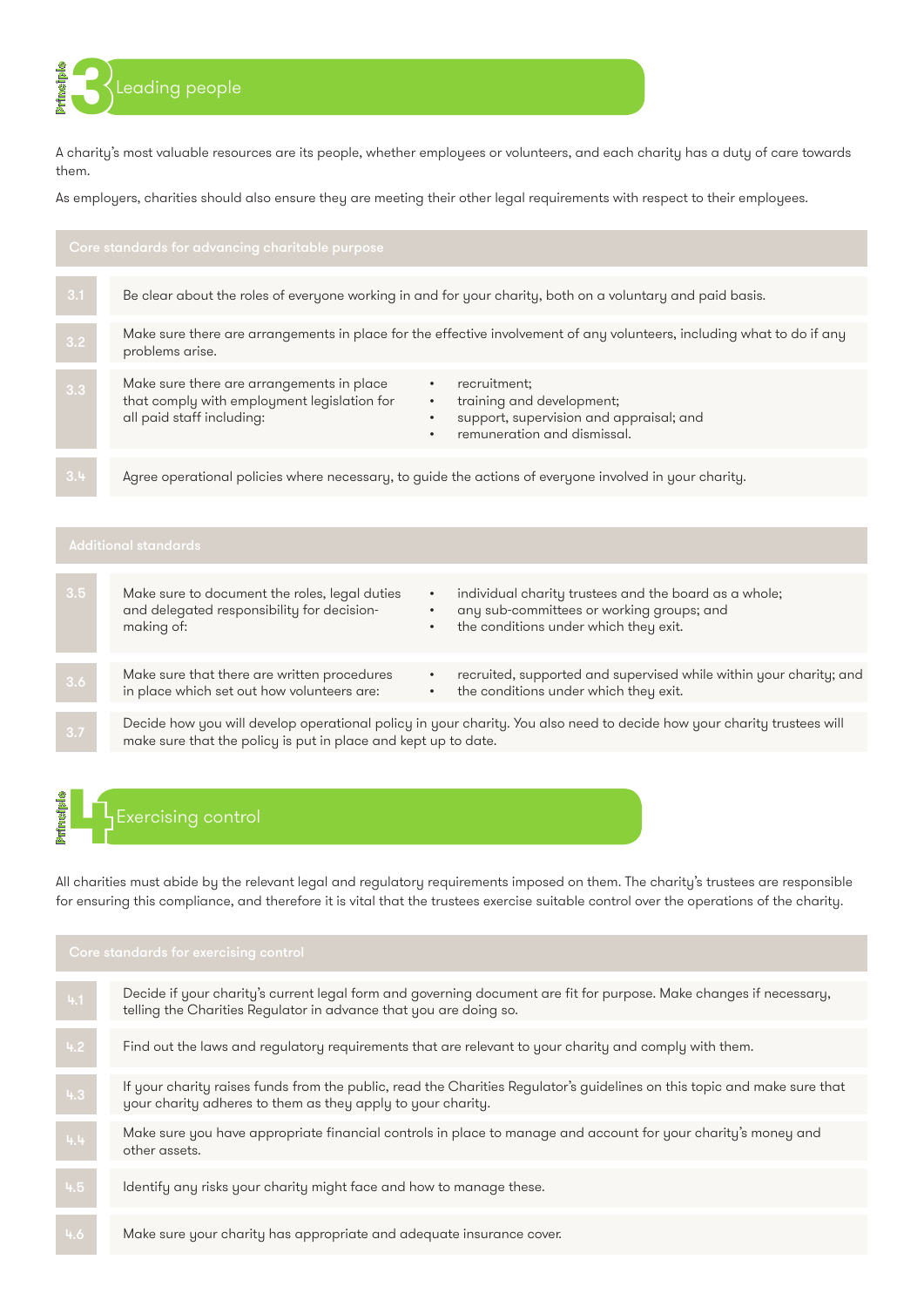

It is essential for the effective running of any organisation that the members work together as a team. This is especially important for trustee boards, where trustees must work together effectively to support their beneficiaries.

|                  | Core standards for exercising control                                                                                                                                                    |
|------------------|------------------------------------------------------------------------------------------------------------------------------------------------------------------------------------------|
| 5.1              | • any designated roles set out in your governing document; and<br>Identify charity trustees with the necessary skills to<br>• other roles as appropriate within the board.<br>undertake: |
| 5.2              | Hold regular board meetings. Give enough notice before meetings and provide prepared agendas.                                                                                            |
| 5.3              | At a minimum, your board agendas should always<br>• reporting on activities;<br>• conflicts of interests and<br>include these items:<br>• review of finances; and<br>loyalties.          |
| 5.4 <sub>1</sub> | Make sure that your charity trustees have the facts to make informed decisions at board meetings and that these<br>decisions are recorded accurately in the minutes.                     |
| 5.5 <sub>1</sub> | Consider introducing term limits for your charity trustees, with a suggested maximum of nine years in total.                                                                             |
| 5.6              | Recruit suitable new charity trustees as necessary and make sure that they receive an induction.                                                                                         |
| 5.7              | the charity's governing<br>Make sure all of your trustees understand:<br>• this code; and<br>$\bullet$<br>document;<br>• their role as charity trustees.                                 |
| 5.8              | Commit to resolving problems and emerging issues as quickly as possible and in the best interests of your charity.                                                                       |
| 5.9 <sub>1</sub> | From time to time, review how your board operates and make any necessary improvements.                                                                                                   |

|      | <b>Additional standards</b>                                                                                                                                                                                                                                                                                                                                                                                                     |
|------|---------------------------------------------------------------------------------------------------------------------------------------------------------------------------------------------------------------------------------------------------------------------------------------------------------------------------------------------------------------------------------------------------------------------------------|
|      |                                                                                                                                                                                                                                                                                                                                                                                                                                 |
| 5.10 | Make sure you send out board packs with enough notice and include all relevant reports and explanatory papers to<br>enable informed decision-making.                                                                                                                                                                                                                                                                            |
|      |                                                                                                                                                                                                                                                                                                                                                                                                                                 |
| 5.11 | Make sure that you have a charity trustee succession plan in place and consider how you can maximise diversity<br>among your charity trustees.                                                                                                                                                                                                                                                                                  |
|      |                                                                                                                                                                                                                                                                                                                                                                                                                                 |
| 5.12 | Put in place a comprehensive induction programme for new charity trustees.                                                                                                                                                                                                                                                                                                                                                      |
|      |                                                                                                                                                                                                                                                                                                                                                                                                                                 |
| 5.13 | • the effectiveness of your board as a whole, office holders<br>Make sure that your charity trustees have the facts<br>to make informed decisions at board meetings and<br>and individual charity trustees;<br>• adherence to the board code of conduct: and<br>that these decisions are recorded accurately in the<br>the structure, size, membership and terms of reference of<br>minutes:<br>$\bullet$<br>any sub-committee. |
|      |                                                                                                                                                                                                                                                                                                                                                                                                                                 |
| 5.14 | Do regular skills audits and provide appropriate training and development to charity trustees. If necessary, recruit to<br>fulfill any competency gaps on the board of your charity.                                                                                                                                                                                                                                            |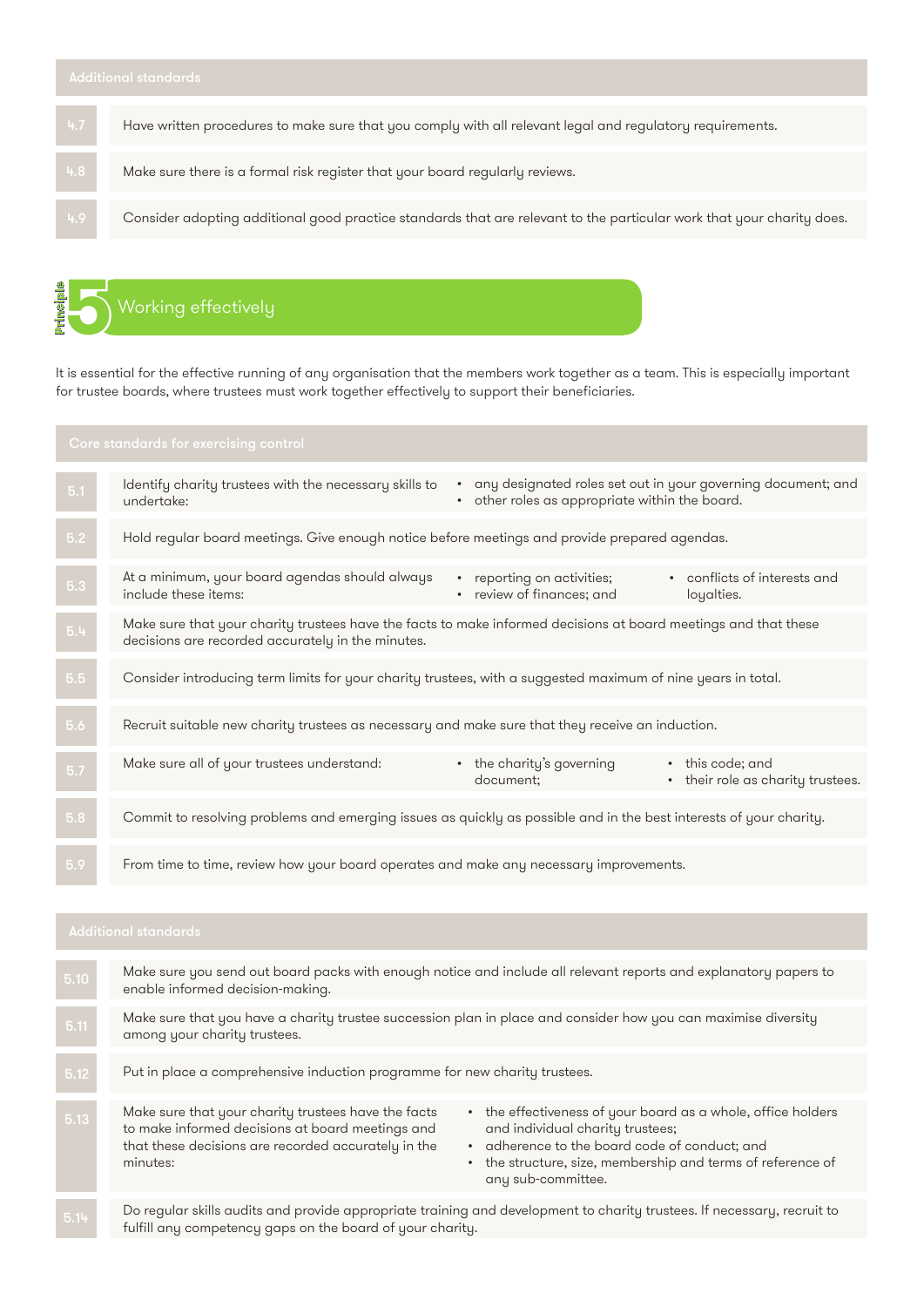Being accountable and transparent

A charity has a wide range of stakeholders – those who are interested and invested in the operations of the organisation. These include, but are not limited to, employees, donors, partner organisations and regulators.

Charities must be open and transparent in their operations, to build public trust not just in their own organisation, but in the sector as a whole.

| Core standards for being accountable and transparent |                                                                                                                                          |                                                                                                         |
|------------------------------------------------------|------------------------------------------------------------------------------------------------------------------------------------------|---------------------------------------------------------------------------------------------------------|
| 6.1                                                  | Make sure that the name and registered<br>charity number of your charity is visible on<br>all of your written materials, including your: | website;<br>$\bullet$<br>social media platforms; and<br>$\bullet$<br>email communications.<br>$\bullet$ |
| 6.2                                                  | Identify your stakeholders and decide how you will communicate with them.                                                                |                                                                                                         |
| 6.3                                                  | Decide if and how you will involve your<br>stakeholders in your:                                                                         | planning;<br>decision-making; and<br>$\bullet$<br>review processes.<br>$\bullet$                        |
| 6.4                                                  | Make sure you have a procedure for dealing<br>with:                                                                                      | queries;<br>$\bullet$<br>comments; and<br>$\bullet$<br>complaints.<br>٠                                 |
| 6.5                                                  | Follow the reporting requirements of all of your funders and donors, both public and private.                                            |                                                                                                         |

**6**

**Principle**

| 16.6 <sub>1</sub> | Produce unabridged (full) financial accounts and make sure that these and your charity's annual report are widely<br>available and easy for everyone to access. |
|-------------------|-----------------------------------------------------------------------------------------------------------------------------------------------------------------|
|                   | Make sure all the codes and standards of practice to which your charity subscribes are publicly stated.                                                         |
|                   |                                                                                                                                                                 |
|                   |                                                                                                                                                                 |

Regularly review any complaints your charity receives and take action to improve organisational practice.



Once registered with the Regulator, each charity must complete an **Annual Report**.

From 2021, part of this Annual Report will require charities to report on whether they have complied with the core standards, and, where relevant, the additional standards, within the Code. If the charity does not comply with any aspect of the Code, explanations must be given.

A **Compliance Record Form** is available from the Regulator's website; this must be completed each year by the trustees. The form requires trustees to explain, for each core standard and each applicable additional standard, the actions that the charity takes to meet the standard, and the evidence that is available for this action.

The form does not need to be filed with the Regulator; however, the Regulator may ask for sight of the form at any time.

In the future, the Regulator will be reporting on compliance with the Code, and each individual charity's compliance status will be publicly available. Therefore, trustees should give consideration to not only the risks that may arise internally from not having an adequate governance structure, but also the reputational and other risks that may arise from this publicly available information.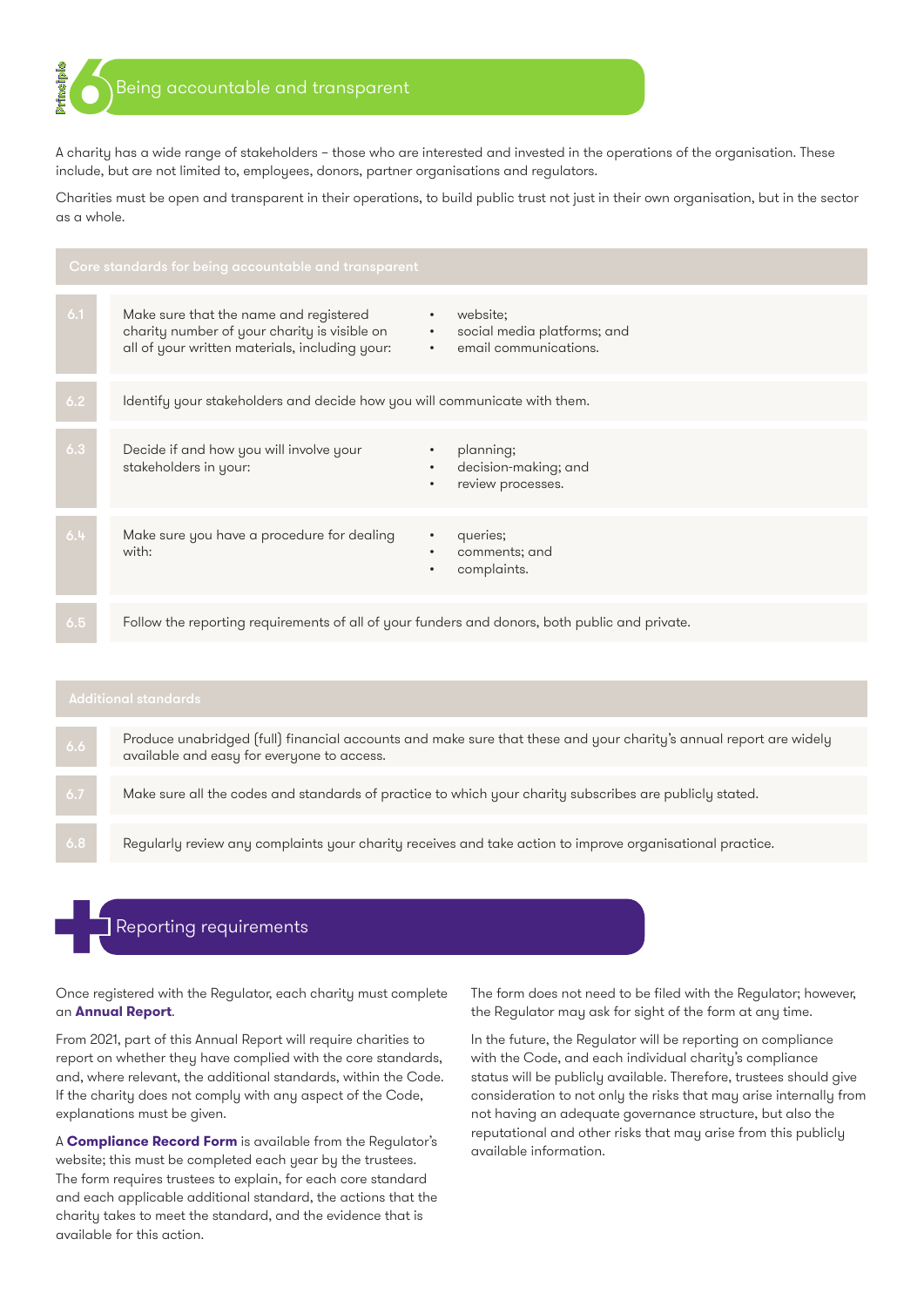# **How Grant Thornton help**

## **Governance diagnostics**

**When is it relevant** - Organisations seeking to understand whether exisiting governance reflects good practice.

**Value added** - Detailed and insightful comparison to a database of peers enables analysis of structures and identification solutions.

### **Type of solutions enabled with management:**

- benchmark and reporting to market good practices;
- identifcation of areas for improvement (in annual report and/ or issues with internal framework and approach) dependent on appetite and suggested solutions prioritised;
- development of implementation plans and change programmes; and
- peer and sector comparison.

## **Strategic sustainable reporting**

**When is it relevant** - Performance is focused on short-term or unbalanced targets.

**Value added** - Ensured that performance and reporting is aligned to sustainable, long-term objectives and goals.

### **Type of solutions enabled with management:**

- statutory reporting advice and review;
- integration of internal performance reporting with strategy;
- creation of sustainability and compliance reporting methodology; and
- non-statutory reporting assurance.

## **Board evaluation**

**When is it relevant** - Assessment of board practices or restructuring of board governance.

**Value added** - External assurance over board and/or structure, capability and function.

### **Type of solutions enabled with management:**

- board effectiveness reviews;
- committee effectiveness reviews; and
- committee structure and terms of reference design.

### **Governance renewal**

When is it relevant - A significant change event has occurred which means that the current governance framework is no longer fit for purpose.

**Value added** - Design and implementation of corporate frameworks which support value creation.

### **Type of solutions enabled with management:**

- strategic reviews, integration and organisational design;
- development of frameworks, policies and procedures;
- risk appetite identification and embedment;
- internal control reviews and redesign;
- internal audit effectiveness reviews; and
- performance measures, restructuring and implementation.

### **Leadership and culture**

When is it relevant - Culture needs to be aligned to strategy in order to realise corporate purpose.

**Value added** - Cultural change can be achieved more efficiently when values and behaviours are considered alongside strategy, systems and processes.

### **Type of solutions enabled with management:**

- cultural audit; and
- high potential assessment and development programmes.

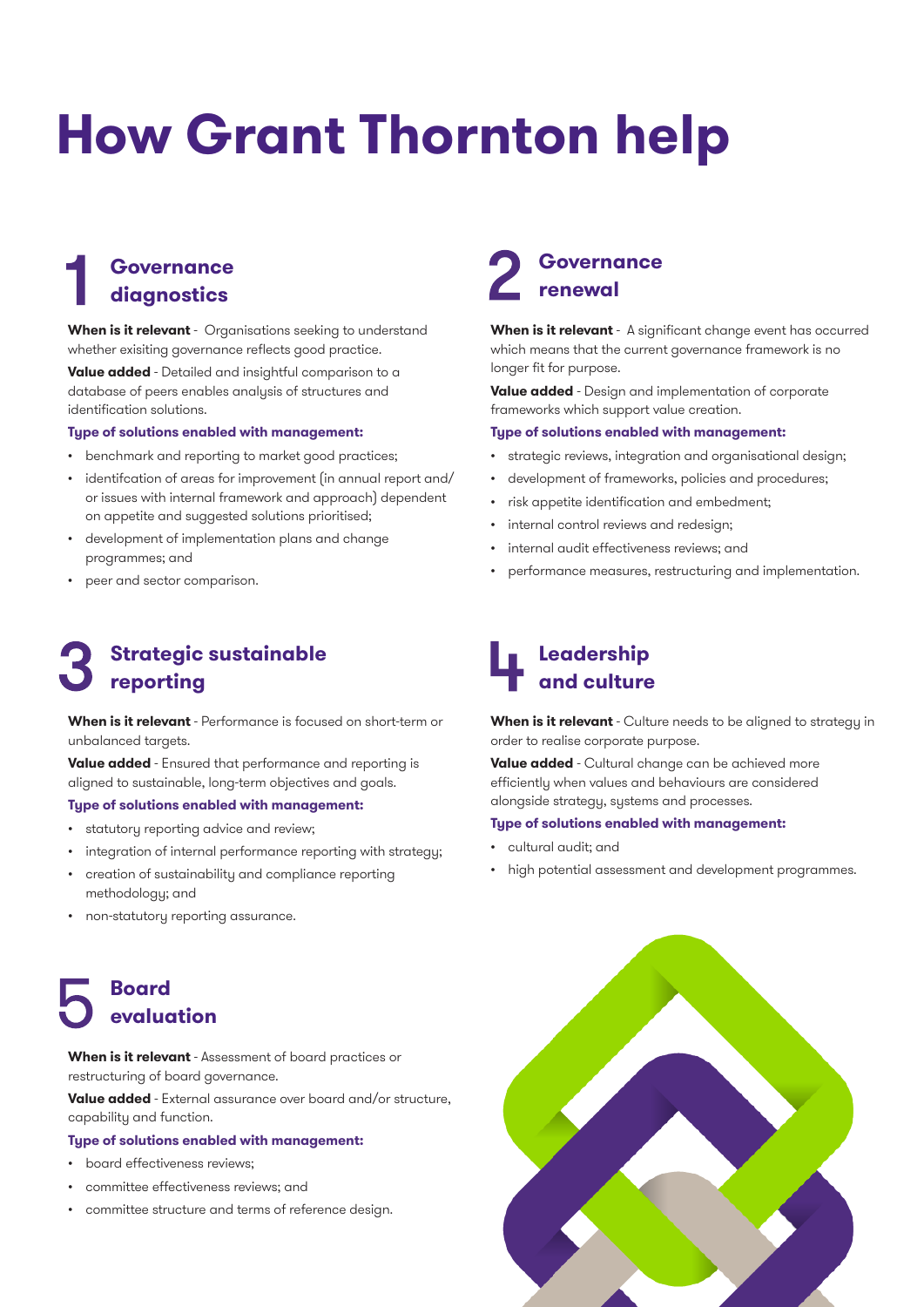# **Why Grant Thornton**

Grant Thornton's specialist charity engagement team can work with you through every step of your transition review.

We will work closely with you to help you develop your charity's governance policies and procedures, to ensure that the Code is adhered to within the context of your organisation, and that the implication of these policies are understood by your people.

We will provide you and your finance teams with ongoing support throughout this process and after completion, so you always have someone to support the practical implementation of new policies and procedures after the initial conversion period. We are ideally situated to provide all of the support you require.



Grant Thornton is Ireland's fastest growing professional services firm. We deliver solutions to all business challenges. Clients choose us because the breadth of financial and business services they need is available, delivered innovatively and always to the highest standards. At Grant Thornton we are committed to long term relationships. We are different. We are Grant Thornton.

The firm comprises over 1,450 people operating from offices in Dublin, Belfast, Cork, Galway, Kildare, Limerick and Longford.